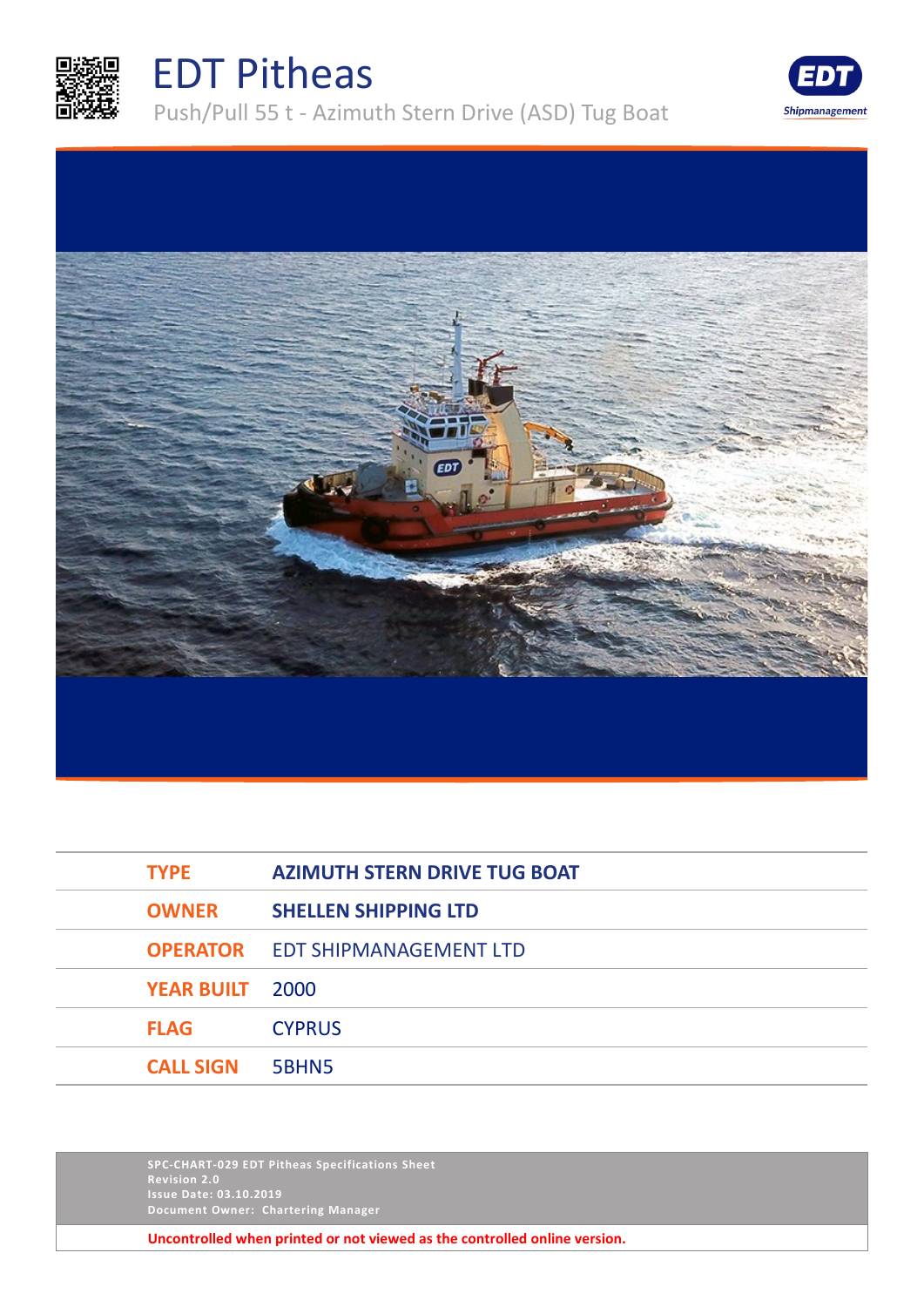

## EDT Pitheas

Push/Pull 55 t - Azimuth Stern Drive (ASD) Tug Boat



| <b>GENERAL INFORMATION</b>        |                                                            |                                           |
|-----------------------------------|------------------------------------------------------------|-------------------------------------------|
| Classification                    | LRS A100 LMC, UMS, Fire Boat                               |                                           |
| <b>IMO Number</b>                 | 9191814                                                    |                                           |
| <b>MMSI Number</b>                | 209686000                                                  |                                           |
| Operation                         | Eastern Mediterranean and Red Sea                          |                                           |
| Endurance                         | 45 days                                                    |                                           |
| <b>Maximum Speed</b>              | About 13.3 knots                                           |                                           |
| <b>DIMENSIONS</b>                 |                                                            |                                           |
| <b>Gross Tonnage</b>              | 478                                                        |                                           |
| <b>Net Tonnage</b>                | 143                                                        |                                           |
| Deadweight                        | 164                                                        |                                           |
| Length Overall                    | 32 m                                                       |                                           |
| <b>Breadth Moulded</b>            | 10.50 <sub>m</sub>                                         |                                           |
| Depth to Main Deck                | 5.80 <sub>m</sub>                                          |                                           |
| <b>Draft</b>                      | 4.70 m                                                     |                                           |
| <b>Freeboard Max Draft</b>        | 1.10 <sub>m</sub>                                          |                                           |
| TANK CAPACITIES & DISCHARGE RATES |                                                            |                                           |
| <b>Marine Diesel</b>              | 155.42 t                                                   | Discharge rate 15 m <sup>3</sup> per hour |
| <b>Fresh Water</b>                | 50.5t                                                      | Discharge rate 20 m <sup>3</sup> per hour |
| <b>Ballast</b>                    | 155.88t                                                    |                                           |
| <b>Dirty Oil</b>                  | 6.6t                                                       |                                           |
| Lube Oil                          | 18.68 t                                                    |                                           |
| Foam                              | 11.93 t                                                    |                                           |
| <b>DECK CAPACITY</b>              |                                                            |                                           |
| Deck Space / Cargo Capacity       | 82 sq. m / 36.51 t                                         |                                           |
| <b>Deck Load</b>                  | 2.5 tons per $m2$                                          |                                           |
| <b>Deck Area</b>                  | $82 \text{ m}^2$                                           |                                           |
| <b>Reefer Sockets</b>             | $\mathbf{1}$                                               |                                           |
| <b>DECK EQUIPMENT</b>             |                                                            |                                           |
| <b>Deck Crane</b>                 | Effer Marine - 1.2 T @ 14.5m                               |                                           |
| <b>Fore Towing Winch</b>          | 55t Windlass / Towing Winch with Capstan Ulstein Brattvaag |                                           |
| <b>Aft Towing Winch</b>           | 55t Towing Winch with Capstan Ulstein Brattvaag            |                                           |
|                                   |                                                            |                                           |

**SPC-CHART-029 EDT Pitheas Specifications Sheet Revision 2.0 Issue Date: 03.10.2019 Document Owner: Chartering Manager**

**Uncontrolled when printed or not viewed as the controlled online version.**